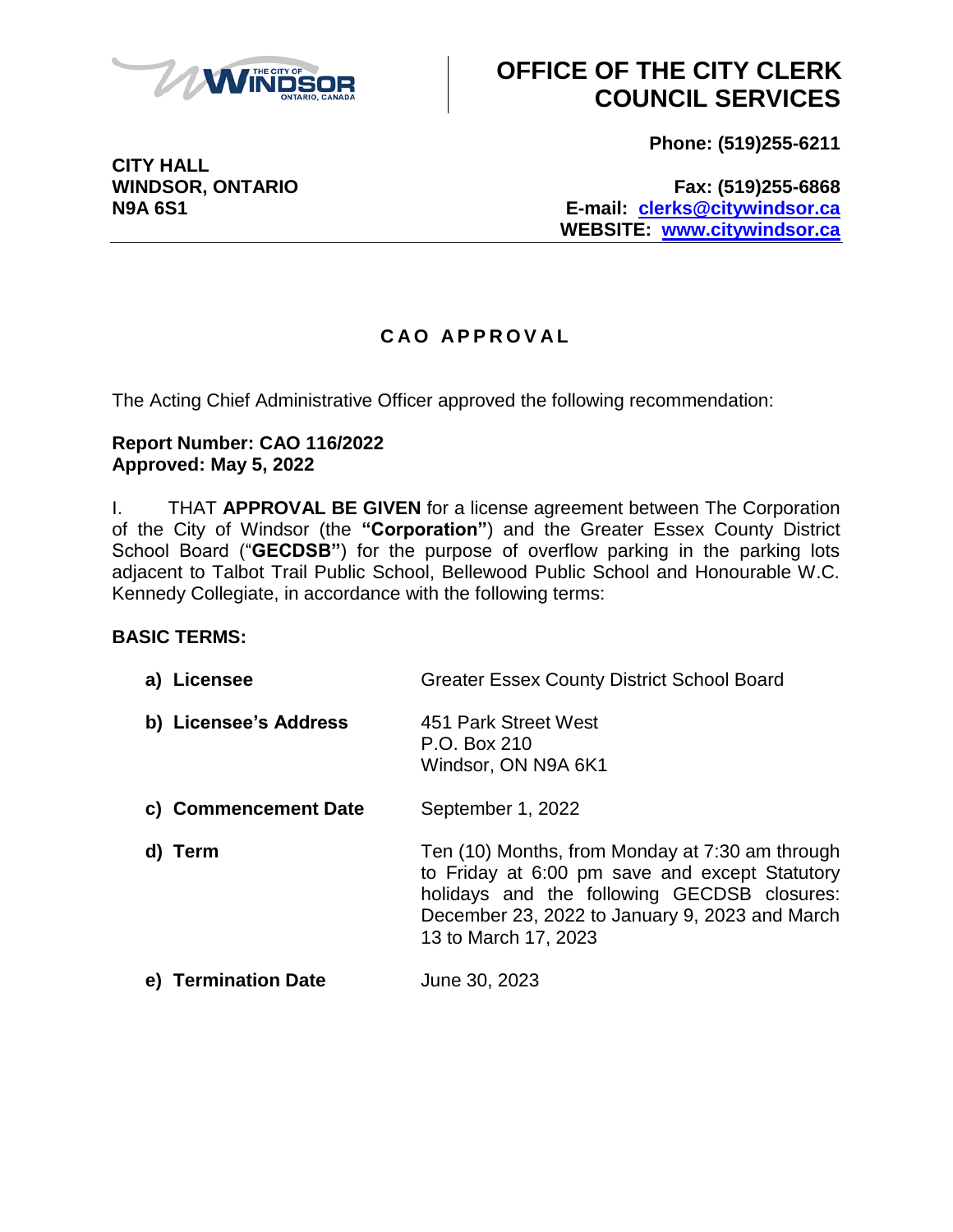

**Phone: (519)255-6211**

**CITY HALL**

### **WINDSOR, ONTARIO Fax: (519)255-6868 N9A 6S1 E-mail: [clerks@citywindsor.ca](mailto:clerks@citywindsor.ca) WEBSITE: [www.citywindsor.ca](http://www.citywindsor.ca/)**

**f) Licensed Lands** (i) The parking lot in Captain John Wilson Park, known municipally as 3950 Ducharme Street, as shown on the aerial diagram attached as Appendix B (the "**Capt Wilson Lot**")

(ii) The parking lot located at the northeast limit of Bellewood Park, known municipally as 0 Youngstown Street, as shown on the aerial diagram attached as Appendix C (the **"Bellewood Lot**")

(iii) The parking lot south of the Field House in Jackson Park, known municipally as 2365 McDougall Avenue, as shown on the aerial diagram attached as Appendix D (the "**Field House Lot**")

Hereinafter collectively the "**Licensed Lands**"

- **g)** License Fee Nil
- **h) Security Deposit** None
- **i) Land Taxes** Nil
- **j)** Utilities Nil
- **k) Permitted Use Overflow Parking**
- **l) Insurance** GECDSB will be required to provide the City with Indemnification and proof of insurance with the following minimal coverage, satisfactory to the City's Risk and Insurance Department:

 \$5,000,000 General Liability coverage "The Corporation of the City of Windsor" listed as additional insured Cross liability coverage 30 days' notice of cancellation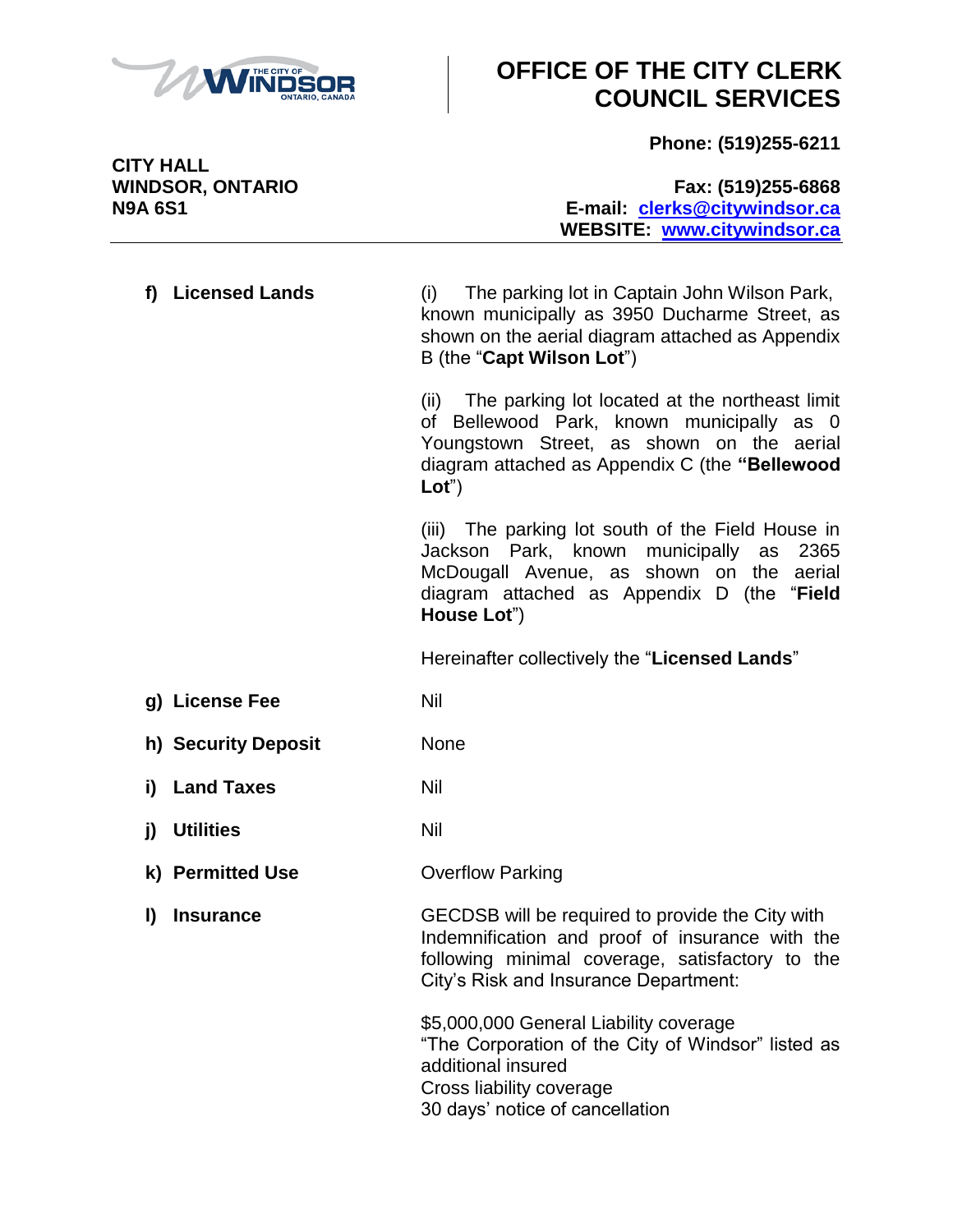

**Phone: (519)255-6211**

**CITY HALL**

#### **WINDSOR, ONTARIO Fax: (519)255-6868 N9A 6S1 E-mail: [clerks@citywindsor.ca](mailto:clerks@citywindsor.ca) WEBSITE: [www.citywindsor.ca](http://www.citywindsor.ca/)**

In the event that the GECDSB is self-insured, it covenants and agrees to provide a letter confirming that it is self-insured in the amount of at least Five Million Dollars (\$5,000,000) per occurrence and that it will provide at least 30 days' notice should the foregoing change.

- **m) Renewal** Upon two months' written notice by Licensee of its intent to renew, and upon consent of Licensor, an option to renew for a further school year, from September 1, 2023 to June 30, 2024, from 7:30 am to 6:00 pm, Monday through Friday
- **n) Guarantor** None
- **o) Special Provisions:** Licensee acknowledges that Licensor makes no representations or warranties as to the suitability and security of the Licensed Lands for parking

Licensee acknowledges that Licensor is not responsible for any loss or damage to vehicles and/or their contents on the Licensed Lands

Licensee will be responsible for snow removal and salting on the Licensed Lands Monday at 7:30 am through to Friday at 6:00 pm save and except Statutory holidays and the following Board closures: December 23, 2022 to January 9, 2023 and March 13 to March 17, 2023. Licensor will be responsible for snow removal and salting at all other times throughout the Term

Licensee agrees that, upon termination of the agreement, any disturbance of the Licensed Lands resulting from damage caused to the Licensed Lands by the Licensee, but not including normal wear and tear associated with regular use of Licensed Lands, will be restored at its own costs